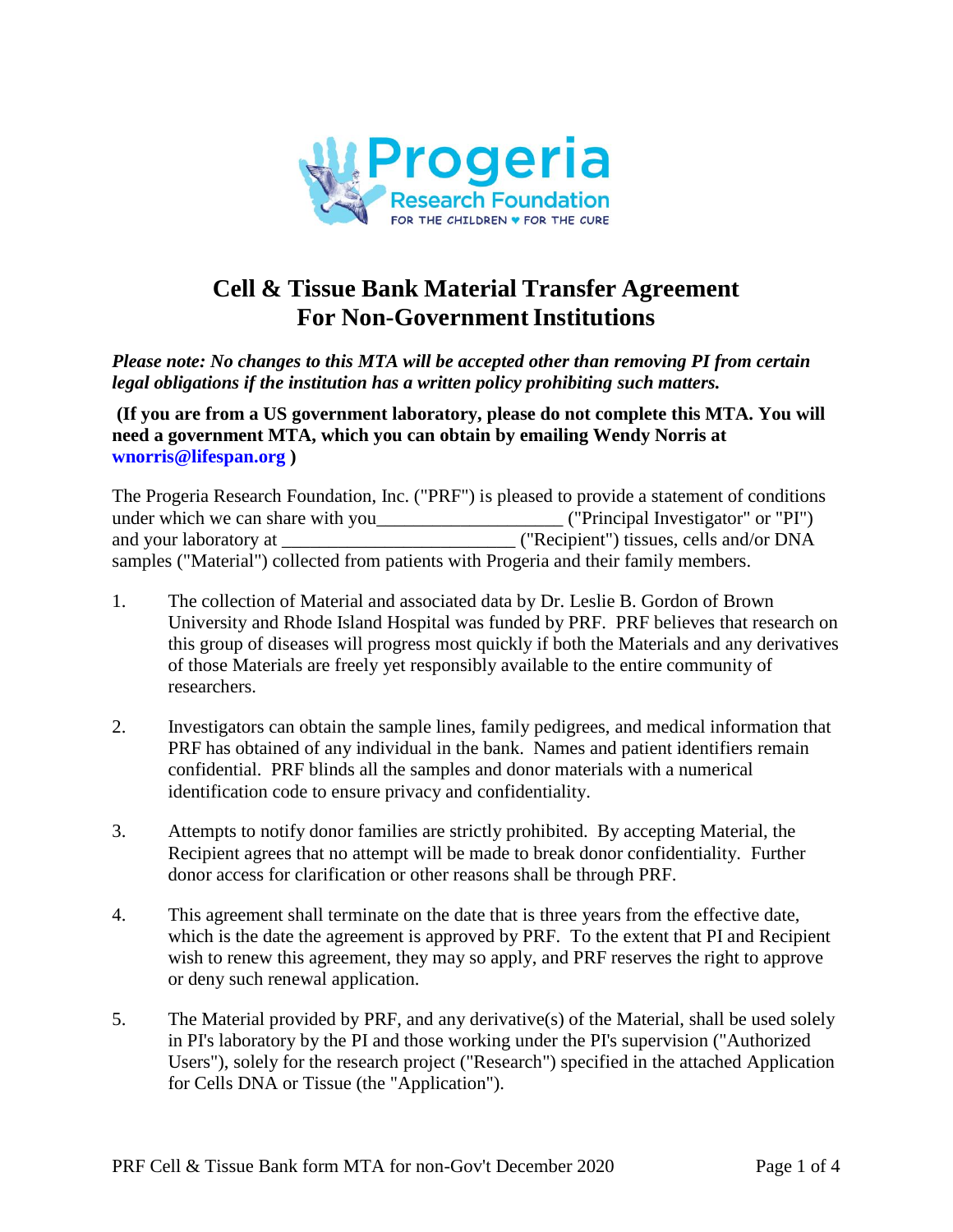Any changes to these terms must be approved by PRF in writing in advance of any such change, and PRF reserves all rights to withhold its approval. By way of example, a new Application and supporting documentation must be submitted to PRF, and approved by PRF in advance, if:

- a. The Material and/or any derivative(s) of the Material is to be used for any project other than or different from the Research; or
- b. There are any changes to the persons using the Material and/or any derivative(s) of the Material. For example, and without limitation, if the PI, Recipient, or laboratory/department (even if within the same Recipient Institution) is different than specified in this Application.

**PI and Recipient acknowledge that the breach of any provision contained in Paragraph 5 shall constitute a material breach of this agreement, and that PRF shall be entitled to seek an injunction to prevent or remedy any such breach. PRF reserves the right to seek reimbursement of reasonable attorney fees and expenses incurred to rectify any such violation, and reserves any and all additional rights and remedies for breach of such provisions.**

- 6. This Material originated with human patients and their family members and may have hazardous properties. Recipient warrants and represents that the PI and others who may be exposed to the Material are adequately skilled in the precautions that should be used in working with human-derived material.
- 7. Except to the extent directly caused by PRF's gross negligence or willful misconduct in collecting the Material provided by PRF to Recipient hereunder and transferring such Material to Recipient, PI and Recipient shall hold PRF harmless and indemnify PRF for all liabilities, demands, damages, expenses, claims and losses arising out of Recipient's use for any purpose of the Material.
- 8. PRF MAKES NO REPRESENTATIONS REGARDING THE MATERIAL AND EXTENDS NO WARRANTIES OF ANY KIND, EITHER EXPRESSED OR IMPLIED. THERE ARE NO EXPRESS OR IMPLIED WARRANTIES OF MERCHANTABILITY OR FITNESS FOR A PARTICULAR PURPOSE, OR THAT THE USE OF THE MATERIAL WILL NOT INFRINGE ANY PATENT, COPYRIGHT, TRADEMARK, OR OTHER PROPRIETARY RIGHTS.
- 9. PI and Recipient agree to use the Material in compliance with all applicable Federal and State laws and regulations.
- 10. Further, PI and Recipient agree that neither the Material nor any derivative of the material will be administered to humans, or to animals that may be used as food.
- 11. PI and Recipient agree to provide PRF (at its request), without cost, with a reasonable amount of any derivative of the Material that it makes in the course of its Research for research purposes after PI and Recipient have publicly disclosed or reasonably characterized such derivative. PRF may redistribute said derivative to third parties for non-commercial, research purposes upon written consent of Recipient, said consent not to be unreasonably withheld.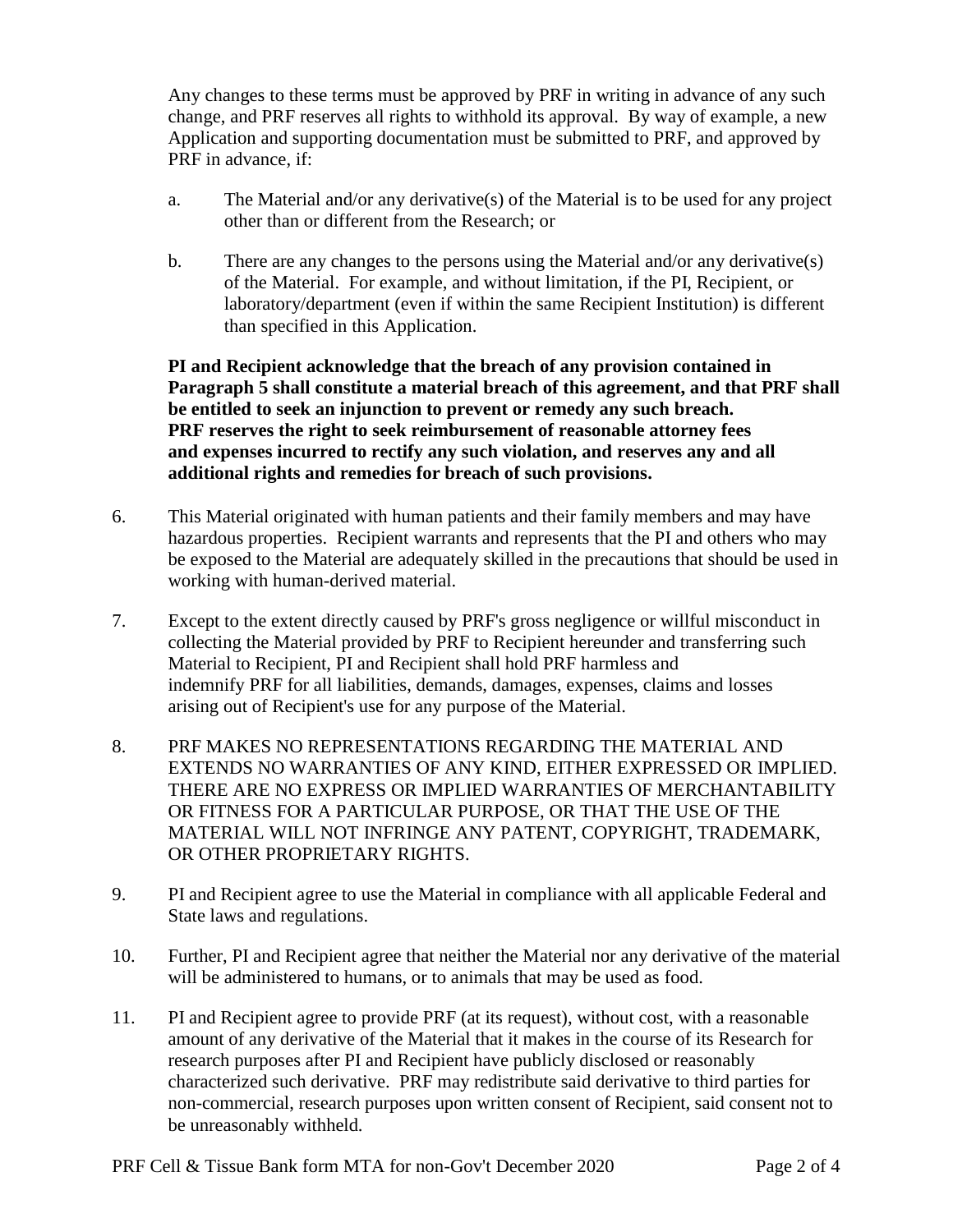- 12. In the event that PI/Recipient's use of the Material and any derivative(s) of the Material leads to a patentable invention, PI/Recipient grant PRF a non-exclusive, perpetual, irrevocable, world-wide, royalty-free license to practice the claims of the patent for purposes of non-commercial research. PRF may, upon written consent of Recipient, also grant sublicenses upon request, consent to which shall not be unreasonably withheld. Furthermore, upon written consent of Recipient, PRF may distribute such derivatives to third parties under similar conditions to those in this Agreement. PI/Recipient also agree to continue its current policy of retaining the right to grant research licenses of its own inventions and/or materials to either non-profit or for-profit institutions. The object of this clause is not to unduly limit the development of commercial products but rather is to ensure that the proprietary positions of different parties do not hinder research.
- 13. This agreement places no restriction on PI and Recipient's ability to publish the results of Research using the Material. However, PI and Recipient shall acknowledge PRF and its Cell & Tissue Bank as the source of material in any oral presentation or written publication, and shall provide PRF with advance notice of such written publication whenever feasible (PRF will respect the embargo of any advanced copies until the release date has passed). Recipient/PI shall send two copies of any publication resulting from its Research.

PI and Recipient should use the following language within the materials and methods section (not simply the acknowledgments) of a written publication. This wording may vary slightly, depending on which materials were supplied for the research.

"Cells and Cell Culture

Human primary dermal fibroblast cell lines were obtained from The Progeria Research Foundation (PRF) Cell and Tissue Bank. The HGPS cell lines were XXX, XXX, XXX; the control lines were XXX, XXX, XXX."

14. PRF incorporates the Application and Agreement for Cells, DNA or Tissue, hereto; once that document and this MTA documents are submitted and fully executed, PRF will provide the Material.

[Remainder of page intentionally left blank]